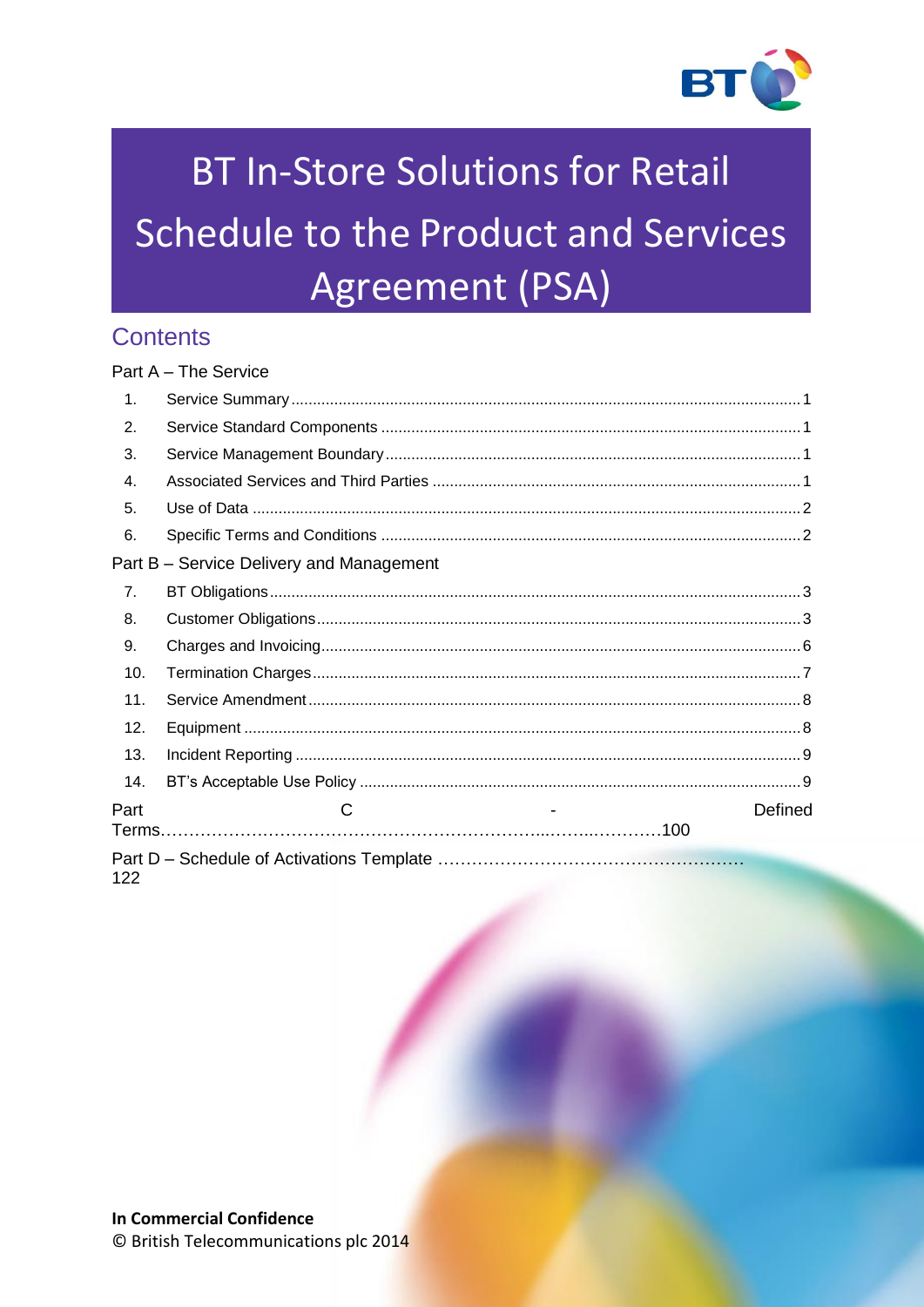

# <span id="page-1-0"></span>Part A – The Service

# <span id="page-1-1"></span>**1. Service Summary**

- <span id="page-1-7"></span>1.1. As used in this *BT In-Store Solutions for Retail Schedule* ("this Schedule"), **"Services"** mean solely the Services subscribed and provided under Orders that reference this Schedule.
- <span id="page-1-6"></span>1.2. BT will provide to the Customer a Service that enables the playing of:
	- music from a Music Player ("**In-Store Music**"); and/or  $(a)$
	- $(b)$ Multi-Media Content via a Video Player and Display Screens ("In-Store Digital Signage"); and
	- $(c)$ at a Site.

# <span id="page-1-2"></span>**2. Service Standard Components**

- <span id="page-1-5"></span>2.1. BT will provide to the Customer all of the following standard Service components in accordance with the details set out in the Order:
	- $(a)$ if '**In-Store Music**' is selected by the Customer as set out in the Order:
		- $(i)$ Music Player(s) which are BT Equipment; and
		- $(ii)$ content management consultancy services to develop, deliver and update monthly, in consultation with the Customer, a Playlist(s) of music and a Schedule(s) of Playlists to be played at a Site, Sites or a Network as set out in the Order.
	- $(b)$ if '**In-Store Digital Signage**' is selected by the Customer as set out in the Order:
		- Video Player(s), each of which can connect to up to four Display Screen(s) and  $(i)$ which are BT Equipment;
		- a management system that enables the Customer to upload Multi-Media  $(ii)$ Content and create Schedules of Playlists of Multi-Media Content to be shown on In-Store Digital Signage (**"Content Management System"**);
		- $(iii)$ Display Screen(s);
		- $(iv)$ installation of the Video Players, Display Screens and associated mountings and cabling; and
		- $(v)$ content management consultancy services to develop, deliver and update monthly, in consultation with the Customer, a Playlist of Multi-Media Content and a Schedule(s) of Playlists to be displayed on Display Screens at a Site, Sites or a Network. The Multi-Media Content will be provided by the Customer.

# <span id="page-1-3"></span>**3. Service Management Boundary**

- <span id="page-1-8"></span>3.1. For In-Store Music, BT will provide and manage the Service from the point where BT's installed wiring commences through to and including the Music Player. BT is not responsible for the Power Supply, Network Connection and Audio System (**"Service Management Boundary"**).
- 3.2. For In-Store Digital Signage, BT will provide and manage the Service from the point where BT's installed Content Management System commences through to and including the Video Player. Where BT has provided Display Screens, the Service Management Boundary will extend to include the Display Screens. BT is not responsible for Customer Screen(s), Power Supply, Network Connection and Audio System.
- 3.3. BT will have no responsibility for the Service outside the Service Management Boundary.

# <span id="page-1-4"></span>**4. Associated Services and Third Parties**

4.1. If BT provides to the Customer any service(s) other than the Service, this Schedule will not apply to those service(s) and those service(s) will be governed by their separate terms and conditions.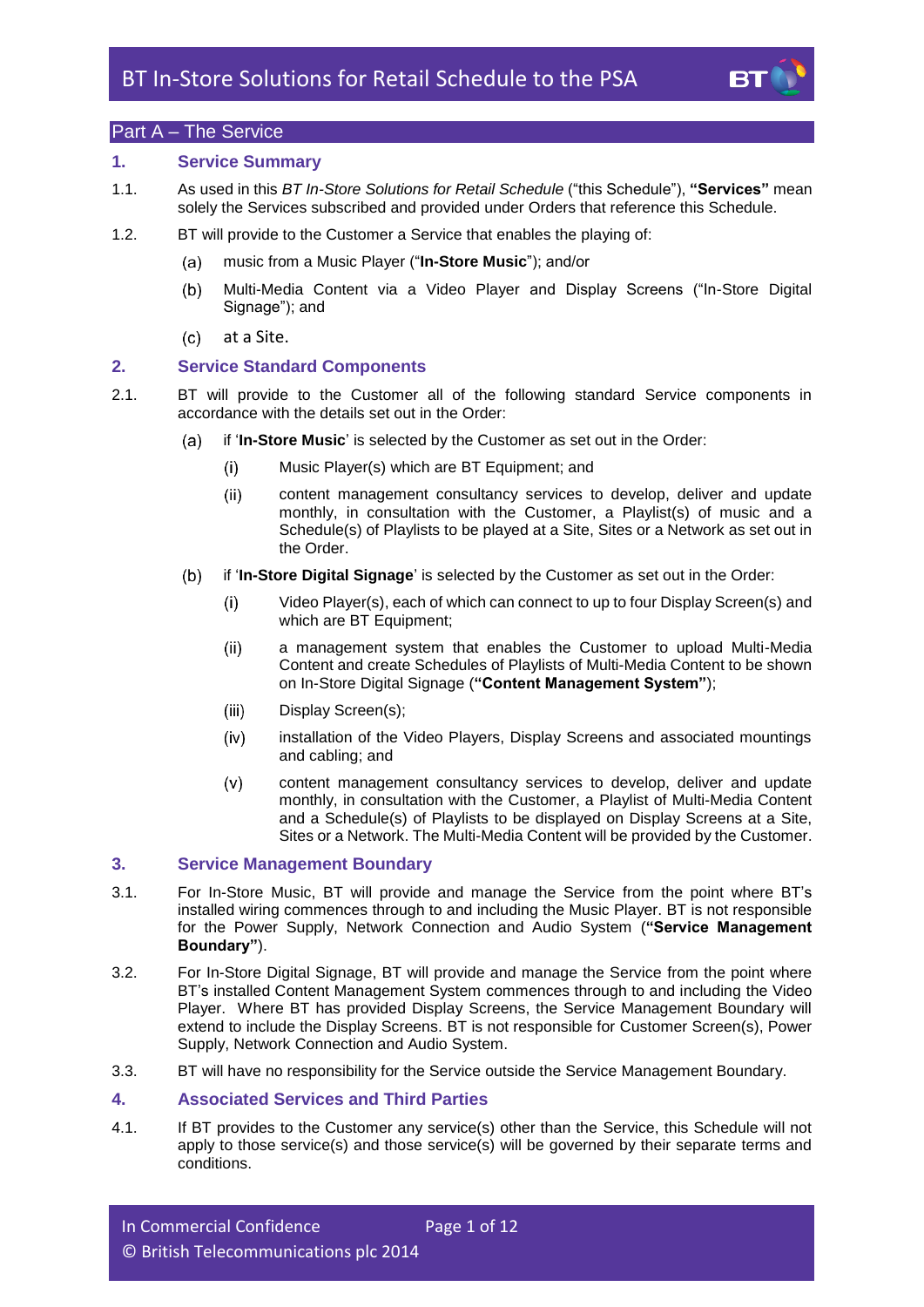

4.2. In the event that the Customer is required by applicable law to purchase the Service from a third party supplier, BT may, by agreement with the Customer, manage the Service as the Customer's agent.

# <span id="page-2-0"></span>**5. Use of Data**

- 5.1. As set out in the GTC, in order for BT to provide and support the Service, BT may use contact details, (typically name and email address, telephone number and business and/or Site address), of people within the Customer's organisation in order to:
	- process, track and fulfil Orders for the Service;  $(a)$
	- $(b)$ deliver and commission the Service, either remotely or at the Site(s);
	- process, track and resolve Incidents with the Service, either remotely or at the Site(s);  $(c)$
	- compile, dispatch and manage the payment of invoices relating to the Service;  $(d)$
	- $(e)$ manage the Agreement and resolve any disputes relating to it;
	- respond to general queries relating to the Service; and  $(f)$
	- provide installation support for the Music Players.  $(q)$
- 5.2. BT may also send the Customer additional information concerning the Service, or related services, typically to the Customer Contact, network manager or procurement manager involved in the procurement or management of the Service.

# <span id="page-2-1"></span>**6. Specific Terms and Conditions**

- <span id="page-2-3"></span>6.1. A Minimum Period applies to each Order placed under the Agreement. Upon expiry of the Minimum Period a further Minimum Period of twelve months will commence (**"Subsequent Minimum Period"**). A maximum of three Subsequent Minimum Periods will apply to the Order. The Customer or BT may by giving three months' notice in writing prior to the expiry of a Minimum Period or Subsequent Minimum Period terminate the Order and prevent the start of a Subsequent Minimum Period.
- 6.2. The Service is provided for the Customer's own use and the Customer must not re-sell, transfer, assign or sub-licence the Service (or any part of it) or the associated software to a third party.
- <span id="page-2-2"></span>6.3. The Order sets out the number of Sites at which the Service will be provided and the Minimum Period and Charges applicable to the Order. The details of the Sites at which the Service is to be provided under an Order will be set out in the Schedule of Activations which may be amended to include the addition of Sites (**"Additional Sites"**) on a Further Order, in accordance with Paragraph [11.1.](#page-8-2)
- 6.4. The Customer may request additional maintenance for the Display Screens this will be subject to a separate contract or BT may by exception include additional maintenance for the Display Screens in this Agreement in accordance with Paragraph [11.](#page-8-0)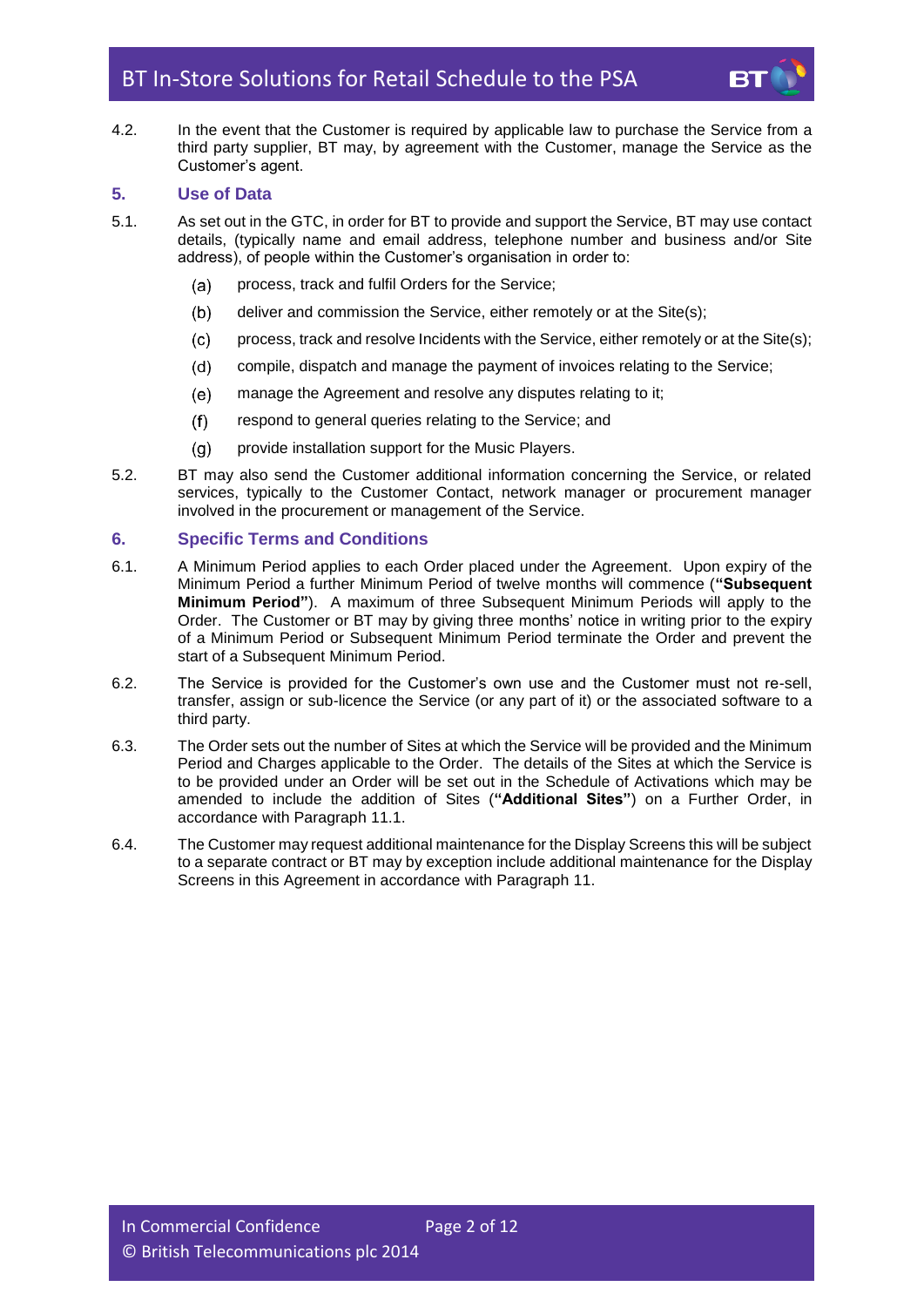

# <span id="page-3-0"></span>Part B – Service Delivery and Management

### <span id="page-3-1"></span>**7. BT Obligations**

#### 7.1. **Service Delivery**

Before the Operational Service Date applicable to the Order and throughout the provision of the Service, BT will:

- provide a Service Centre to the Customer;  $(a)$
- $(b)$ issue any applicable User Security Details for the Service to the Customer;
- $(c)$ where 'In-Store Digital Signage' is selected by the Customer as set out in the Order, provide the Content Management System;
- <span id="page-3-3"></span> $(d)$ within 10 Business Days of receipt of the Schedule of Activations for the Initial Order or an updated Schedule of Activations for a Further Order, review the Schedule of Activations and confirm delivery dates with the Customer for the Music Players and/or Video Players and Display Screens set out in the Schedule of Activations. The Customer acknowledges and agrees that the delivery dates are estimates and are subject to ongoing review between BT and the Customer;
- commence shipment of the Music Players, Video Players and any Display Screens  $(e)$ included in the Schedule of Activations within 90 days of the agreement of the Schedule of Activations or updated Schedule of Activations under Paragraph [7.1\(d\);](#page-3-3) and
- where 'In-Store Music' is selected by the Customer as set out in the Order, provide  $(f)$ the Customer with Installation Instructions for the Music Players and provide assistance during the installation via the Service Centre.

#### <span id="page-3-5"></span>7.2. **Commissioning of the Service**

Before the Operational Service Date applicable to the Order, BT will undertake any configuration work deemed necessary by BT and will confirm the Service is working correctly and inform the Customer of the Operational Service Date.

# 7.3. **During Operation**

On and from the Operational Service Date applicable to the Order, BT:

- $(a)$ will provide the Service Centre;
- $(b)$ will (unless otherwise agreed with the Customer) undertake pro-active monitoring of the Service to pro-actively identify Incidents;
- may carry out maintenance from time to time and, in such instances, will endeavour  $(c)$ to inform the Customer at least seven days before scheduled hardware or software maintenance that may affect the Service;
- may, in the event of a security breach affecting the Service, require the Customer to  $(d)$ change any or all of the User Security Details;
- $(e)$ may modify or substitute the Music Player and/or Video Player in order to improve the Service;
- $(f)$ confirms that for In-Store Music and subject to Paragraph [8.1\(g\)](#page-4-0) none of the music provided by or on behalf of BT as part of In-Store Music will require the payment of a royalty or a charge to a third party; and
- $(g)$ may upgrade the Software.

### <span id="page-3-2"></span>**8. Customer Obligations**

## <span id="page-3-4"></span>8.1. **Service Delivery**

In addition to the Customer's obligations set out in the GTC, before the Operational Service Date applicable to the Order and, where applicable, throughout the provision of the Service by BT, the Customer will: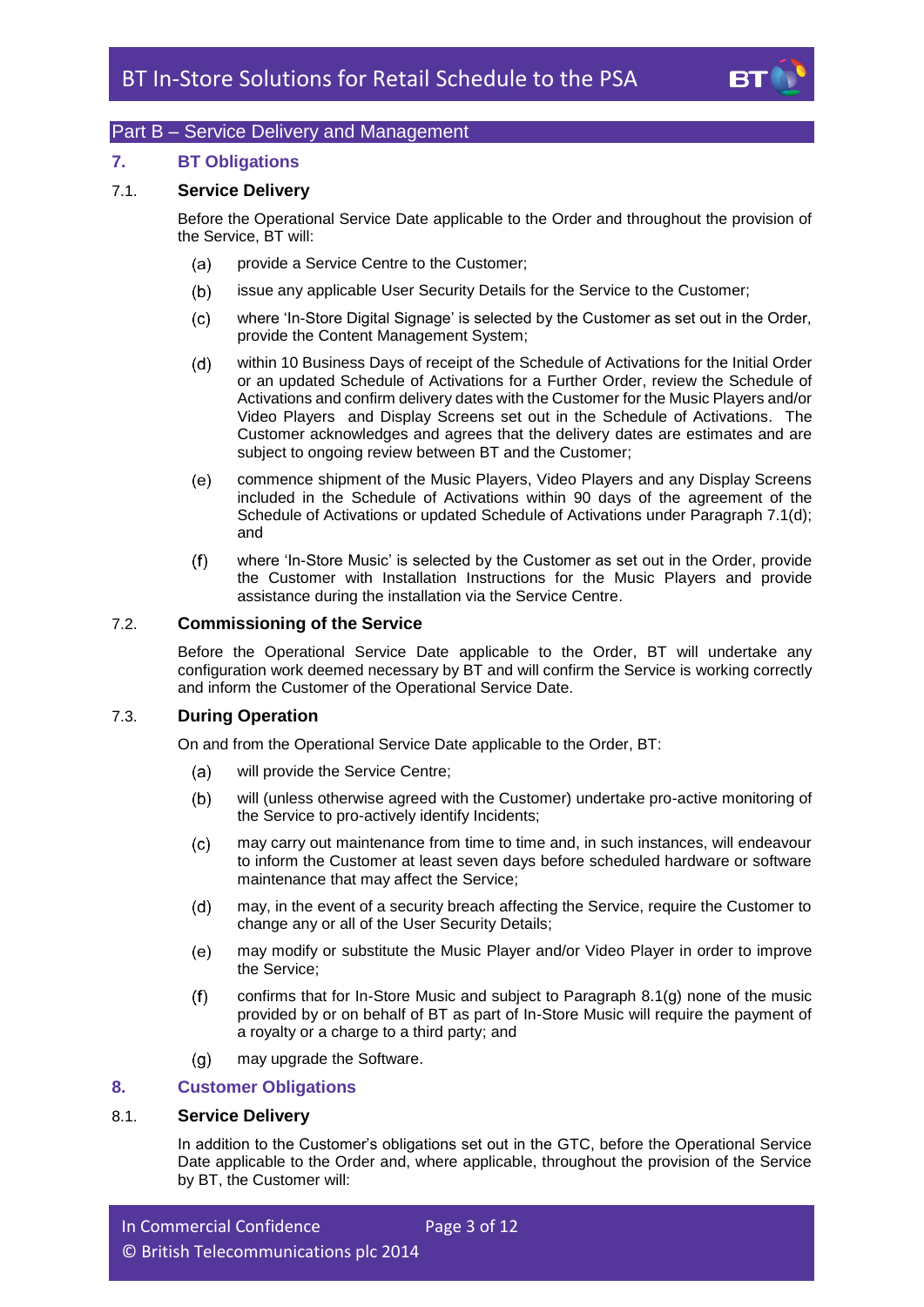

- <span id="page-4-2"></span> $(a)$ provide BT with the name(s) and contact details of the individual(s) authorised to act on behalf of the Customer for Service management and project delivery matters ("**Customer Contact**") and BT may accept instructions from a person who BT reasonably believes is acting with the Customer's authority;
- $(b)$ notify BT in writing of any health and safety rules and regulations and security requirements that apply at a Site;
- $(c)$ in jurisdictions where an employer is legally required to make such disclosure to its employees and/or Users:
	- inform its employees and Users that as part of the Service being delivered by  $(i)$ BT, the use of any targeted applications by the Customer's employees and/or Users may be monitored and reported to the Customer by BT; and
	- ensure that its employees and Users have consented or will be deemed to  $(ii)$ have consented to such monitoring and reporting, if such consent is legally required, and BT will not be liable for any failure of the Customer to comply with this instruction and the Customer will indemnify BT against any claims or action brought by its employees or Users against BT arising out of the delivery of Services by BT.
- $(d)$ provide a Power Supply, Network Connection and for In-Store Music, an Audio System that meet the minimum specification, are technically compatible with the Service and approved for that purpose under any applicable law or regulation. BT makes no commitment with respect to the interoperability between the Power Supply, Network Connection and for In-Store Music, an Audio System and has no liability where the Customer fails to comply with this Paragraph. In order to mitigate any Service interruption resulting from failure in the Power Supply, the Customer will provide back-up power with sufficient capacity;
- provide and maintain a connection as identified by BT, including but not limited to  $(e)$ PSTN or broadband line(s) at the Site(s) for use with the Service. The Customer will pay all Charges related to provision and use of such line and report any Incidents in such line(s) directly to the supplier of the line;
- $(f)$ within 30 days of signature by the Customer and BT of:
	- $(i)$ the Initial Order complete the Schedule of Activations; or
	- the Further Order update the Schedule of Activations; and  $(ii)$
	- $(iii)$ provide this to the BT Account Manager for BT's review and agreement. The Customer will review and re-issue the Schedule of Activations on a monthly or a quarterly basis as agreed with BT and send to BT for review and agreement. Additional Sites can only be included in the reviewed Schedule of Activations in accordance with Paragraph [11.1.](#page-8-2)
- <span id="page-4-0"></span> $(q)$ obtain the Public Performance License (**"PPL"**) or equivalent license permitting the playing of recorded music through a television, the radio and/or the internet in front of an audience applicable to the country in which the Service is used;
- if 'In-Store Music' is selected by the Customer as set out in the Order, install the  $(h)$ Music Players in accordance with the Installation Instructions;
- $(i)$ if In-Store Digital Signage is selected by the Customer provide BT with access to the Site and ensure that all agreed facilities and preliminaries are completed and available in time to allow BT to undertake any necessary installation; and
- <span id="page-4-3"></span>use Display Screens provided by BT under this Agreement with the Service. At BT's  $(i)$ discretion and where in BT's reasonable opinion they are compatible with the Service, the Customer may use alternative screen(s) sourced from a third party for connection to the BT Service **("Customer Screen(s)"**) which will be Customer Equipment.

# <span id="page-4-1"></span>8.2. **Service Operation**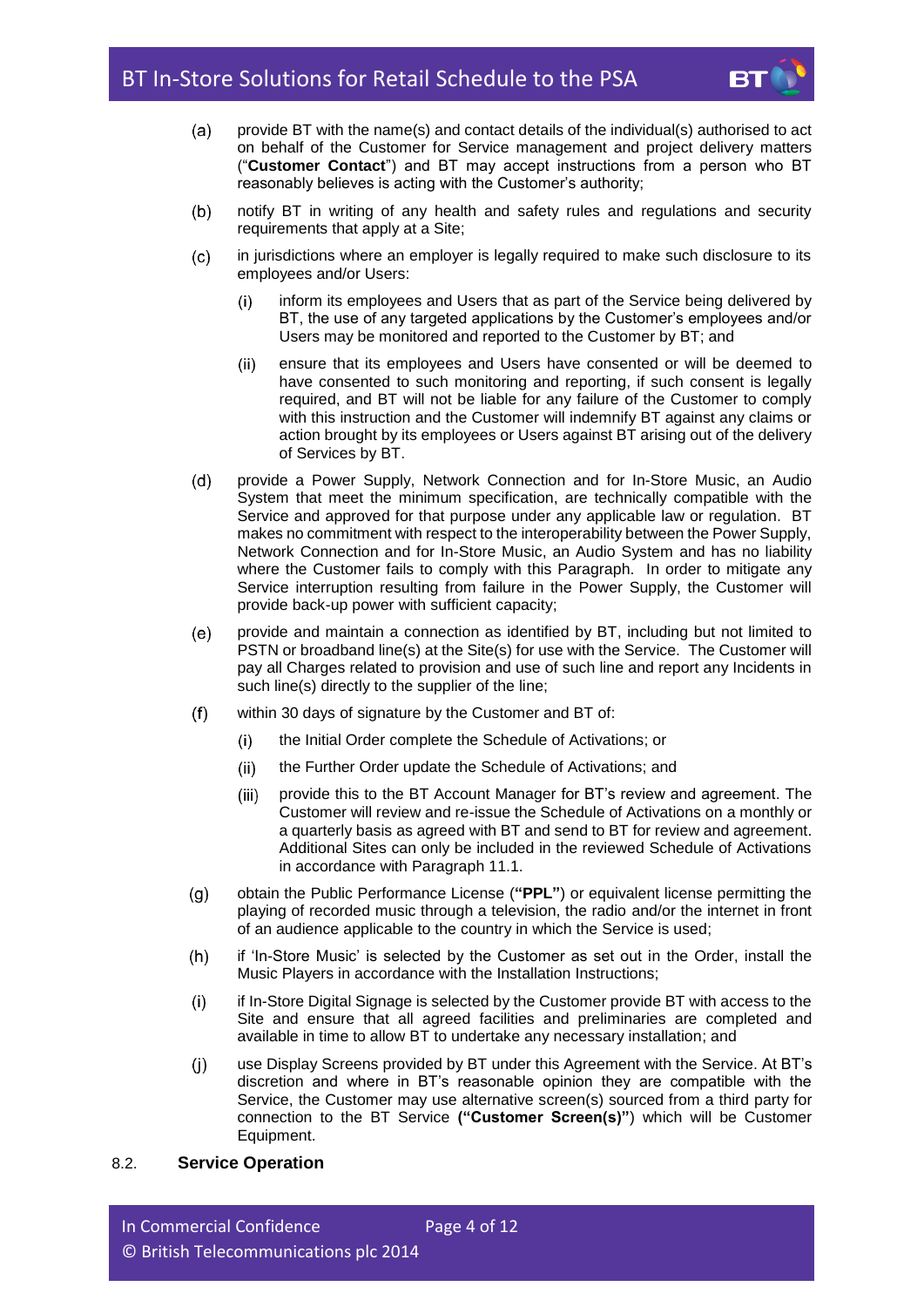

On and from the Operational Service Date applicable to the Order, the Customer will:

- $(a)$ ensure that the Content Management System is used in accordance with any instructions issued by BT;
- $(b)$ ensure that the Customer Contact:
	- $(i)$ will implement an Incident reporting process to take Incident reports from Users and pass these to the Service Centre using the reporting procedures notified to the Customer by BT, and will be available for all subsequent Incident management communications;
	- is the point of contact for:  $(ii)$ 
		- i. activation support from the Service Centre; and
		- ii. installation advice for the Music Players.
- ensure that the Customer Contact is available to the Service Centre where support  $(c)$ has been requested for installation of the Music Players:
- $(d)$ immediately disconnect any Customer Equipment, or advise BT to do so, at the Customer's expense if Customer Equipment does not meet any relevant instructions, standards or applicable law;
- in addition to the Customer's obligations regarding the BT Equipment set out in the  $(e)$ GTC, not use BT Equipment other than in accordance with BT's written instructions or authorisation;
- $(f)$ distribute, manage and maintain access profiles, any User Security Details and other systems administration information relating to the control of Users' access to the Service;
- $(q)$ maintain a list of current Users and immediately terminate access for any person who ceases to be an authorised User;
- (h) ensure the security and proper use of all valid User Security Details and other systems administration information used in connection with the Service and:
	- inform BT immediately if any User Security Details are, or are likely to, become  $(i)$ known to an unauthorized person, or are being or may be used in an unauthorised way;
	- take all reasonable steps to prevent unauthorised access to the Service; and  $(ii)$
	- $(iii)$ satisfy BT's security checks if any User Security Details are lost or forgotten.
- $(i)$ if requested to do so by BT in order to ensure the security or integrity of the Service, change any User Security Details and/or other systems administration information used in connection with the Service;
- if requested to return BT Equipment or Product to be returned to BT at the Customer's  $(i)$ cost in suitable packaging marked "fragile" and be liable for any reasonable costs of recovery incurred by BT where the BT Equipment or Product is not returned in accordance with this Paragraph and will provide BT with all reasonable assistance necessary to recover the BT Equipment or Product from the Site(s);
- $(k)$ permit BT to:
	- conduct remote testing of the Service;  $(i)$
	- undertake pro-active monitoring of the Service; and  $(ii)$
	- $(iii)$ upgrade the Software.
- $(1)$ the Customer represents and warrants to BT that it has in place and will maintain throughout the term of the Agreement all Consents and will:
	- $(i)$ where required display the Consents at the Site; and
	- $(ii)$ at BT's request provide evidence of the Consents.

| In Commercial Confidence              | Page 5 of 12 |
|---------------------------------------|--------------|
| © British Telecommunications plc 2014 |              |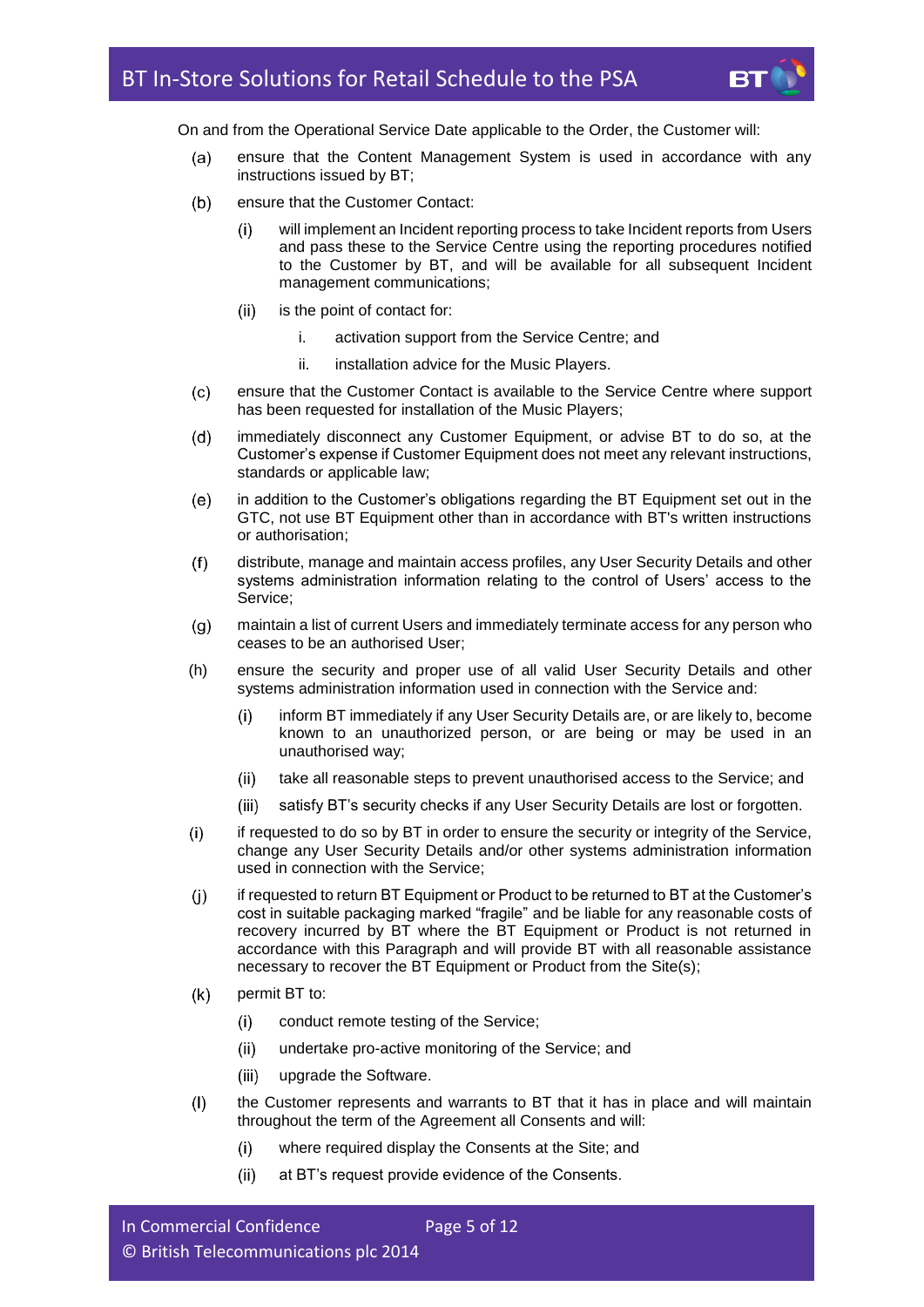

the Customer acknowledges and agrees that BT will have no liability under this  $(m)$ Agreement where the Customer fails to comply with this Paragraph [8.2](#page-4-1) and will treat the failure as a breach of the Agreement.

# <span id="page-6-4"></span>8.3. **WEEE Regulations**

The Customer will:

- be responsible under Regulation 9 of the Waste Electrical and Electronic Equipment  $(a)$ Regulations 2006 (the **"WEEE Regulations"**) for the costs of collection, treatment, recovery, recycling and environmentally sound disposal of any equipment supplied under the Agreement that has become waste electrical and electronic equipment (**"WEEE"**). BT and the Customer acknowledge that for the purposes of Regulation 9, this Paragraph is an agreement stipulating other financing arrangements for the collection, treatment, recovery, recycling and environmentally sound disposal of WEEE;
- be responsible for any information recording or reporting obligations imposed by the  $(b)$ WEEE Regulations; and
- $(c)$ indemnify BT against any claims or legal proceedings that are brought or threatened against BT by a third party which would not have been caused or made had the Customer fulfilled its express or implied obligations under this Paragraph or in connection with the WEEE Regulations. BT will notify the Customer of any such claims or proceedings and keep the Customer informed as to the progress of such claims or proceedings.

# <span id="page-6-1"></span>8.4. **Termination of the Service**

- $(a)$ On termination of the Agreement by either Party, in accordance with the GTC, the Service and all Orders will terminate and the Customer will:
	- (i) disconnect any Customer Equipment from BT Equipment located at the Site(s);
	- not dispose of or use BT Equipment other than in accordance with BT's written instructions or authorisation;
	- $(iii)$  arrange for any BT Equipment located at the Site(s) to be returned to BT at the Customer's cost in suitable packaging marked "fragile" and insure the BT Equipment for an amount not less than;
		- i £300.00 per Music Player; and
		- ii £600.00 per Video Player.
- <span id="page-6-2"></span>On termination of the Agreement within the Minimum Period or Subsequent Minimum  $(b)$ Period by BT for cause, or by the Customer other than for cause, the Service and all Orders will terminate and the Customer will in addition to the obligations in Paragraph [8.4\(a\)](#page-6-1) and the Charges in Paragraphs [10.1\(a\)](#page-7-1) to [10.1\(c\),](#page-7-2) inclusive, pay BT the Charges set out in Paragraph [10.1\(d\).](#page-7-3)
- Any breach under a specific Order will be treated as a breach of the Agreement.  $(c)$
- $(d)$ On termination of an Order by either Party other than for cause, the Agreement and the Service provided under any other Order will continue until that other Order is terminated. The obligations set out in Paragraph [8.4\(a\)](#page-6-1) will apply to the terminated Order.
- $(e)$ Where the Customer terminates an Order within the Minimum Period or Subsequent Minimum Period, the Customer will in addition to the obligations set out in Paragraph [8.4\(a\)](#page-6-1) and the Charges in Paragraphs [10.1\(a\)](#page-7-1) to [10.1\(c\),](#page-7-2) inclusive, pay BT the Charges set out in Paragraph [10.1\(d\).](#page-7-3)

# <span id="page-6-3"></span><span id="page-6-0"></span>**9. Charges and Invoicing**

9.1. The Charges set out in the Initial Order will apply to the Sites, Players, Display Screens and any other Services BT agrees to provide under the Initial Order. Where the Customer places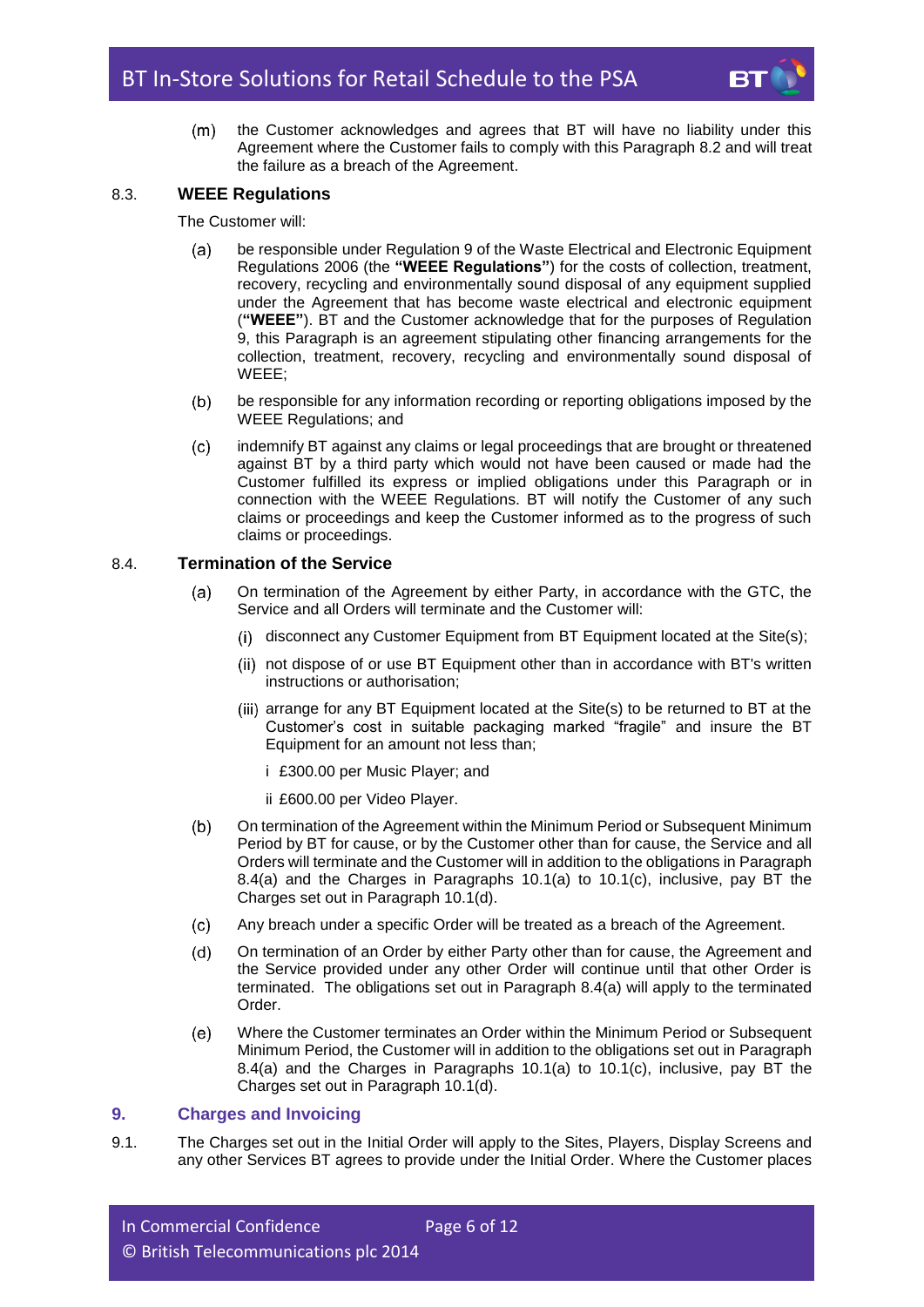

a Further Order for additional Sites, Players, Display Screens and any other Services BT agrees to provide under the Further Order the Charges will be as set out in the Further Order.

- 9.2. The Customer will pay the Charges for the Service in accordance with Paragraph [9.4](#page-7-4) in the amounts and currency specified in the Order.
- 9.3. Where a failure by the Customer to comply with Paragraph [8.1](#page-3-4) prevents BT from shipping the Music Players, Video Players and/or Display Screens included in the Schedule of Activations BT will commence billing.
- <span id="page-7-4"></span>9.4. Unless stated otherwise in the Order, BT will invoice the Customer for:
	- One Off Charges on the Operational Service Date(s);  $(a)$
	- Recurring Charges quarterly in advance on the first day of the relevant month (for  $(b)$ any period where Service is provided for less than one month, the Recurring Charges will be calculated on a daily basis);
	- $(c)$ any Charges for any Product on the Operational Service Date, and those Charges which will apply from the date of delivery of that Product; and
	- termination Charges within two months of termination of the Service.  $(d)$
- 9.5 BT may invoice the Customer for any of the following fees in addition to the Charges:
	- Charges for investigating Customer reported Incidents where BT finds no Incident or  $(a)$ that the Incident is outside the Service Management Boundary;
	- $(b)$ Charges for installing the In-Store Digital Signage and/or commissioning the Service as set out in Paragraph [7.2](#page-3-5) outside of Business Hours;
	- Charges for restoring Service if the Service has been suspended following a  $(c)$ Customer's breach of the Agreement;
	- $(d)$ Charges for expediting provision of the Service at the Customer's request in advance of the activation dates set out in the Schedule of Activations; and
	- (e) any other Charges set out in the Order or otherwise agreed between the Parties.

#### <span id="page-7-0"></span>**10. Termination Charges**

- <span id="page-7-3"></span><span id="page-7-2"></span><span id="page-7-1"></span>10.1. Where the Agreement, the Service or an Order is terminated as set out in Paragraphs [8.4\(a\),](#page-6-1) [8.4\(b\),](#page-6-2) and [8.4\(e\)](#page-6-3) the Customer will pay to BT:
	- all outstanding Charges for Service rendered;  $(a)$
	- $(b)$ replacement Charges for any BT Equipment not kept in accordance with Paragraph  $12.2$ :
	- $(c)$ any reasonable costs of recovery incurred by BT where the BT Equipment is not returned in accordance with Paragraph [8.4\(a\)](#page-6-1) and will provide BT with all reasonable assistance necessary to recover the BT Equipment from the Site(s); and
	- $(d)$ where the Agreement, the Service or an Order is terminated as set out in Paragraphs [8.4\(b\),](#page-6-2) and [8.4\(e\),](#page-6-3) by way of compensation, early termination Charges as follows:
		- for any Order terminated within its Minimum Period (whether termination of the  $(i)$ Order is due to the termination of the Agreement, the Service or the Order) an amount equal to:
			- i. eight times the monthly Recurring Charge applicable to the terminated Order; plus
			- ii. the lesser of the monthly Recurring Charges due to the end of the Minimum Period or four months' Recurring Charges applicable to the terminated Order.
		- $(ii)$ for any Order terminated within a Subsequent Minimum Period (whether termination of the Order is due to the termination of the Agreement, the Service or the Order) an amount equal to the lesser of the monthly Recurring Charges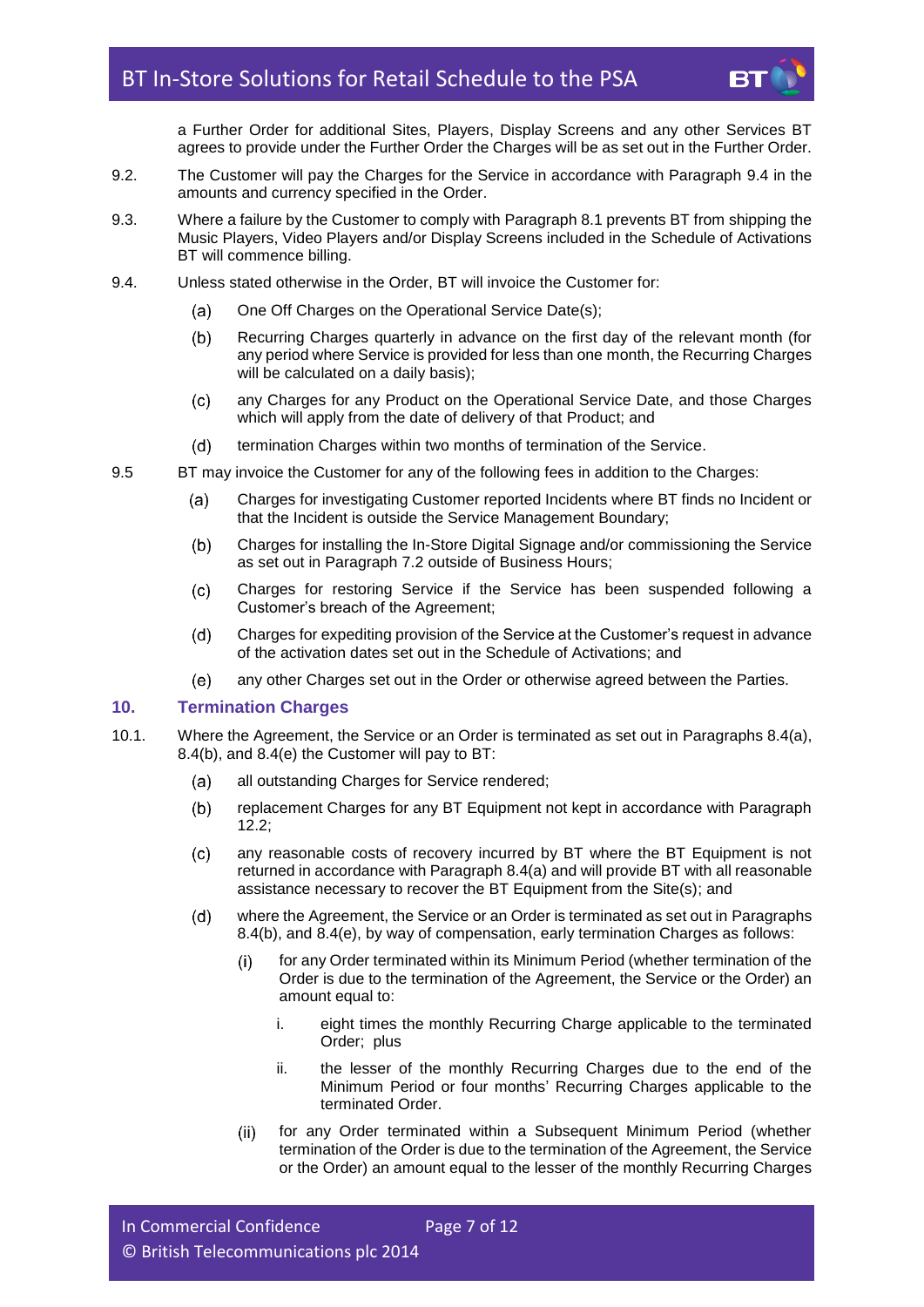

due to the end of the Subsequent Minimum Period or four months' Recurring Charges applicable to the terminated Order.

# <span id="page-8-0"></span>**11. Service Amendment**

- <span id="page-8-2"></span>11.1. The Customer may at BT's discretion:
	- for a period of 180 days commencing on the date that BT ships the first Player under  $(a)$ an Order, request on a monthly basis Additional Sites, additional Players and/or additional Display Screens under an Order which will be subject to the Charges and Minimum Period applicable to that Order; or
	- $(b)$ add Additional Sites, additional Players and/or Display Screens to the Agreement after the 180 day period in which case this will be subject to a Further Order which will specify the Charges and Minimum Period applicable to that Further Order.
- <span id="page-8-4"></span>11.2. If the Customer exercises its right under Paragraph [11.1\(b\),](#page-8-4) and except where any amendment results from BT's failure to comply with its obligations under the Agreement, BT will, within a reasonable time, provide a written estimate to the Customer including:
	- the likely time required to deliver the amended Service; and  $(a)$
	- any variations to BT's Charges arising from the amendment.  $(b)$
- 11.3. BT has no obligation to proceed with any amendment requested by the Customer under Paragraph [11.1\(b\),](#page-8-4) unless and until the Parties have agreed in writing on the necessary changes to its Charges, Schedule of Activations and any other relevant terms of the Agreement to take account of the change. Any agreed amendment will be documented in a Further Order.

#### <span id="page-8-1"></span>**12. Equipment**

- 12.1. BT Equipment will remain the property of BT at all times. Risk in BT Equipment will pass to the Customer in accordance with the GTC.
- <span id="page-8-3"></span>12.2. The Customer will hold BT Equipment in accordance with the GTC and where the Customer does not comply with these obligations the Customer will pay BT's reasonable costs incurred in replacing the BT Equipment.
- <span id="page-8-5"></span>12.3. Faults in the Product:

BT will pass on to the Customer the benefits of any warranty or guarantee that it has obtained from its supplier of the Product on the same terms, provided that:

- the Product has been properly kept, used and maintained in accordance with the  $(a)$ manufacturer's or BT's instructions, if any, and has not been modified except with BT's written consent; or
- the fault is not due to accidental or wilful damage; interference with or maintenance  $(b)$ of the Product by persons other than BT; or
- the fault is not due to faulty design by the Customer where the Product has been  $(c)$ manufactured to the Customer's design; or
- the Product has not been tampered with so as to invalidate the guarantee.  $(d)$

This guarantee does not cover fair wear and tear.

- 12.4. Unless otherwise agreed by BT in writing, where the Product is installed by the Customer, the Customer will normally be required to return faulty Product to BT at the Customer's cost in suitable packaging marked "fragile" and where necessary by arrangement between BT and the Customer.
- <span id="page-8-6"></span>12.5. If the Customer reports a fault in the Product and BT finds that there is none or the fault falls outside of the guarantee, BT may apply a charge.
- 12.6. BT does not make any representations, whether express or implied, with respect to the interoperability between the Service and any Customer Equipment.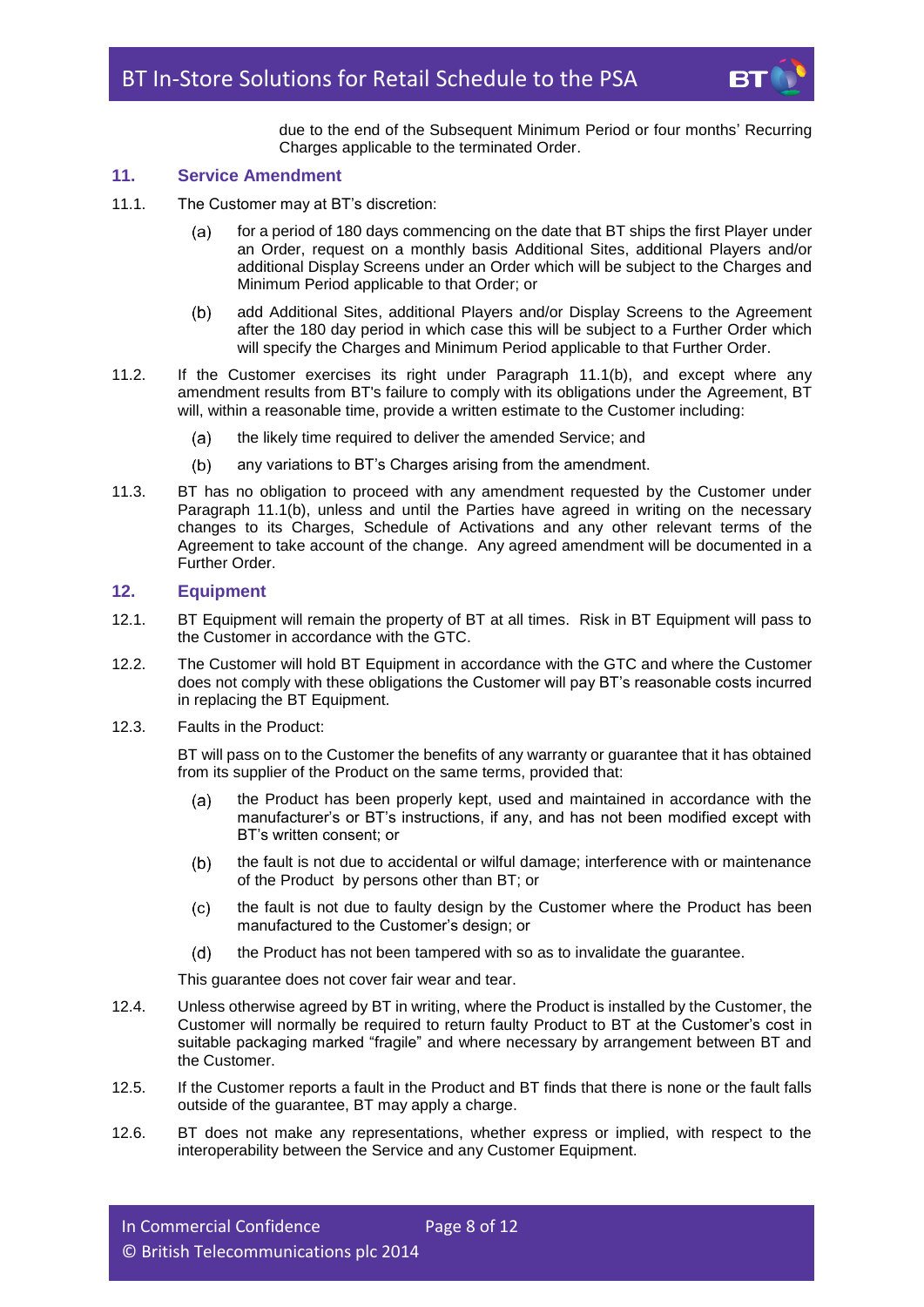12.7. The Customer will have the right to reject the whole or any part of the Product that it reasonably considers are not in accordance with the Agreement. BT will at its own risk and expense, replace the rejected Product with Product that accord with the Agreement within 14 days of notice of rejection from the Customer.

# <span id="page-9-0"></span>**13. Incident Reporting**

- 13.1. BT and the Customer will agree a process for the reporting of Incidents. Throughout provision of the Service, if BT detects, or if the Customer reports an Incident, BT:
	- will following confirmation of an Incident, determine the problem and attempt to  $(a)$ remotely fix the Incident within 8 hours;
	- $(b)$ will where in BT's opinion an Incident requires:
		- (i) for In-Store Music a replacement Music Player, BT will ship the replacement Music Player the next Business Day (for delivery to the Site within one week of shipment), which the Customer will install in accordance with Paragraph 7.1 (f); and/or
		- (ii) for In-Store Digital Signage a replacement of BT Equipment, BT will replace the BT Equipment at the Site within two Business Days; and/or
	- may request a Site visit, the date of which will be agreed with the Customer.  $(c)$
- 13.2. Where in BT's opinion the Incident is due to the Product, Paragraphs [12.3](#page-8-5) t[o 12.5](#page-8-6) will apply.

# <span id="page-9-1"></span>**14. BT's Acceptable Use Policy**

- 14.1. The Customer is responsible for its Content including the Multi-Media Content and that of any of its Users (including any Content hosted by the Customer or any User on behalf of third parties). The Customer will comply with the acceptable use policies of any connected networks and generally accepted Internet standard.
- 14.2. The Service must not be used:
	- fraudulently or in connection with a criminal offense under the laws of any country  $(a)$ where the Service is provided;
	- $(b)$ to send, receive, upload, download, use or re-use any information or material which is offensive, abusive, indecent, defamatory, obscene or menacing, or in breach of confidence, copyright, privacy or any other rights;
	- in contravention of any instructions that BT has given under the Agreement;  $(c)$
	- $(d)$ to cause annoyance, inconvenience or needless anxiety; or
	- $(e)$ send or provide or receive unsolicited advertising or promotional material.
- 14.3. The Customer must not use a Domain Name which infringes the rights of any person in a corresponding trade mark or name.
- 14.4. The Customer or anyone else, (with or without the Customer's knowledge or approval) uses the Service in contravention of this Paragraph [14](#page-9-1) or uses the Service in any way which, is, or is likely to be, detrimental to the provision of the Service to the Customer or any other customer and fails to take corrective action within a reasonable period of receiving notice from BT, then BT can treat the contravention as a material breach and as such BT may either suspend the Service or terminate the Service in accordance with the GTC. If Service is suspended it will not be restored until the Customer provides an acceptable assurance that there will be no further contravention.

*BT In-Store Solutions for Retail\_Schedule to the PSA\_issue2\_27 May 2015*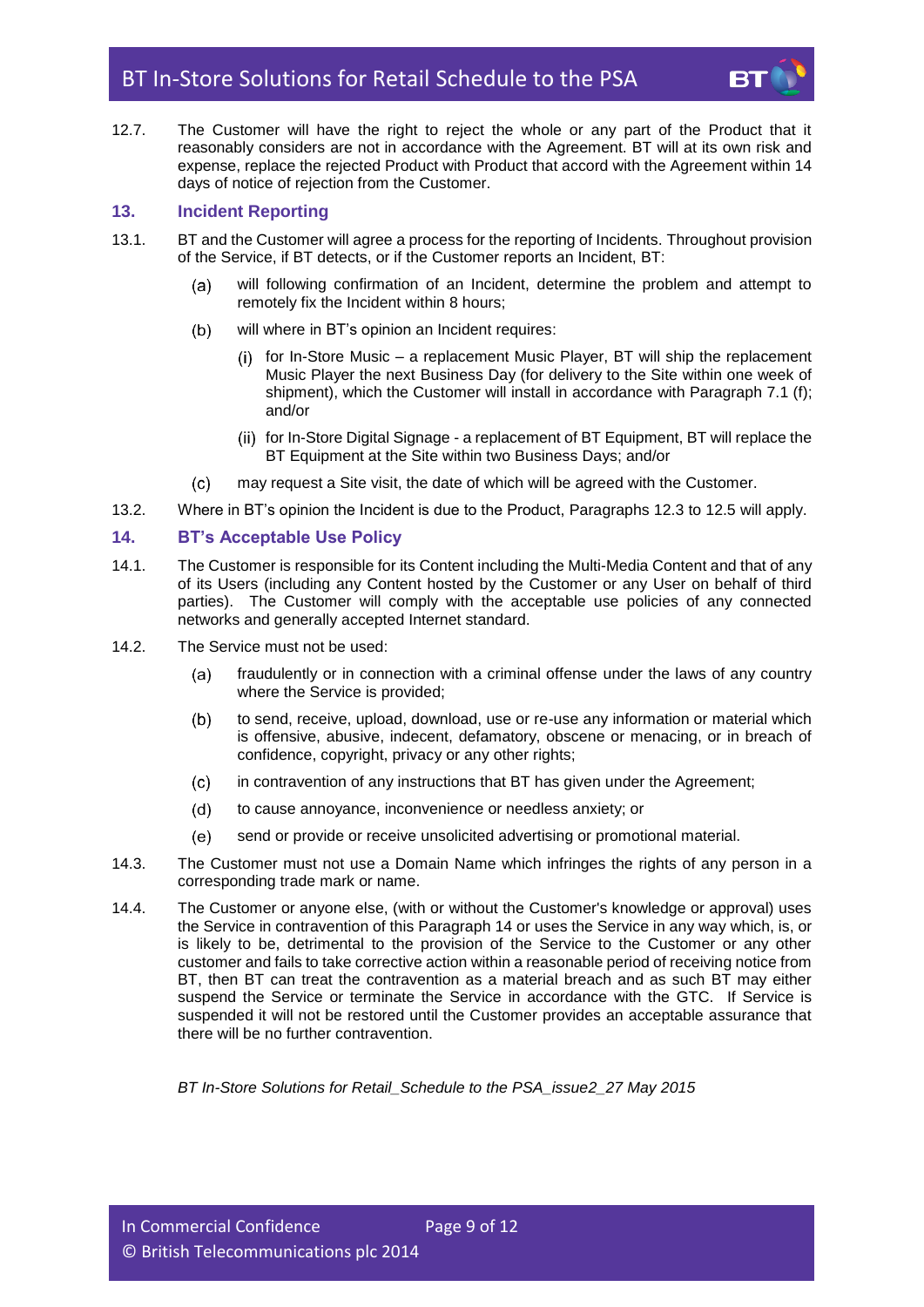

# <span id="page-10-0"></span>Part C – Defined Terms

In addition to the defined terms in the GTC and Part A and Part B of this Schedule, the following defined terms apply in this Schedule (and in the case of conflict between these defined terms and the defined terms in the GTC, these defined terms will take precedence for the purposes of this Schedule):

**"Additional Sites"** has the meaning set out in Paragraph [6.3.](#page-2-2)

**"Audio System"** means audio amplifier with RCA Line input.

**"BT Account Manager"** means the person named on the Order or Further Order or any other person or persons nominated by BT.

"**Business Hours**" means the usual BT local working hours in a Business Day.

"**Consents**" means all licences, rights, clearances and consents required to receive the Service including but not limited to the PPL for In-Store Music and for In-Store Digital Signage all authorisations and permissions necessary to broadcast the Multi-Media Content, including but not limited to all copyright, trademark and other Intellectual Property Rights.

**"Content Management System"** has the meaning set out in Paragraph [2.1\(b\).](#page-1-5)

"**Customer Contact**" has the meaning given in Paragraph [8.1\(a\).](#page-4-2)

**"Customer Screen"** has the meaning given in Paragraph [8.1\(j\).](#page-4-3)

"**Display Screen**" means a digital end-point (including the associated mountings and cabling) that shows Multi-Media Content in accordance with the specifications set out in the Order, and which is Product.

"**Domain Name**" means a readable name on an Internet page that is linked to a numeric IP address.

**"Further Order"** means an additional order for Additional Sites, Players and Display Screens placed after the 180 day period applicable to a previous order.

**"GTC"** means the General Terms and Conditions of the BT Product and Services Agreement.

**"In-Store Music"** has the meaning set out in Paragraph [1.2\(](#page-1-6)a).

**"In-Store Digital Signage"** has the meaning set out in Paragraph [1.2\(](#page-1-6)b).

"**Incident**" means a problem the Customer is experiencing with the Service.

**"Initial Order"** means the first order for the Service placed under the Agreement.

"**Internet**" means a global system of interconnected computer networks that use a standard Internet Protocol to link devices worldwide.

"**Installation Charges**" means Charges payable by the Customer for BT to install the Service.

**"Installation Instructions"** means the instructions in the manual included in the Music Player packaging.

**"Minimum Period"** has the meaning set out in the GTC and specified in paragraph 6.1.

**"Multi-Media Content"** means content and media including pictures, video clips, texts and graphics.

**"Network Connection"** means (i) for In-Store Music ETH port capable to full access to the Internet; bandwidth >= 640kbps, and (ii) for In-Store Digital Signage ETH port capable to full access to the Internet; bandwidth >= 800kbps.

**"One Off Charges"** means Charges billed on a one off basis as stated on the Order including but not limited to Installation Charges (including any configuration charges).

**"Operational Service Date"** or **"OSD"** means the date on which any Service or part of a Service is first made available to the Customer by BT under an Order.

**"Order"** means the Initial Order and any Further Order placed under this Agreement for Products or Services signed by both Parties.

"**Paragraph**" means a clause under this Schedule.

"**Player(s)**" means a Music Player and/or Video Player.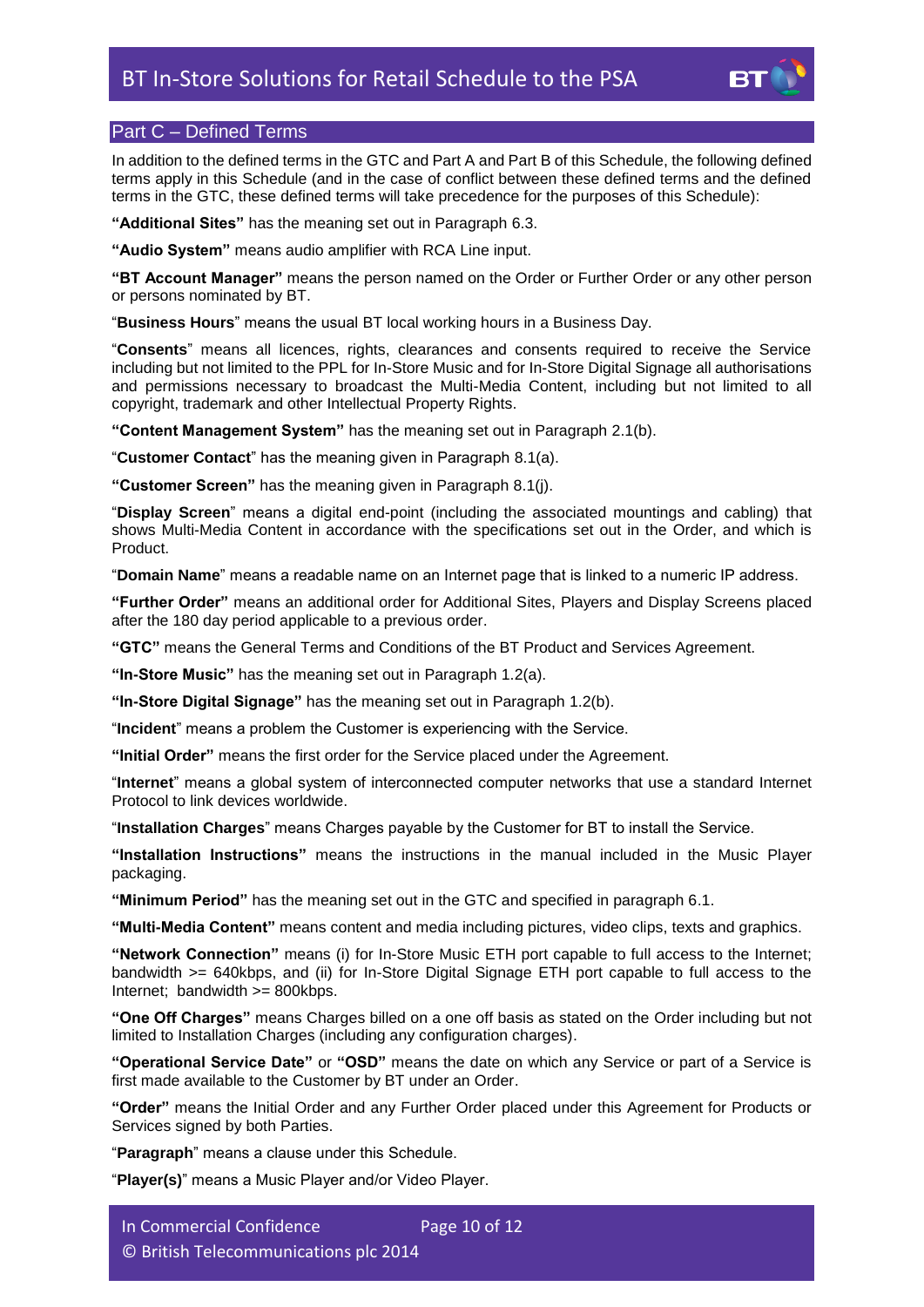

**"Playlist"** means for In-Store Music a basic sequence of music and for In-Store Digital Signage a basic sequence of Multi-Media Content.

**"Power Supply"** means for In-Store Music 220 V or 110 V ac (dependent upon the country in which the Music Player is installed) 50 W and for In-Store Digital Signage 220 V or 110 V ac (dependent upon the country in which the Video Player is installed) 200 W.

"**PPL**" has the meaning set out in Paragraph [8.1\(g\).](#page-4-0)

"**Music Player**" means a computer device (including any software) that enables the storing and playing of music in accordance with the specification set out in the Order, and which is provided to the Customer for use with the Service but will at all times remain BT Equipment.

"**Recurring Charges**" means the Charges payable by the Customer payable on a recurring basis calculated by reference to the Order.

**"Schedule of Activations"** means the list of Sites and activation dates in the format set out in Part D of this Schedule.

**"Schedule of Playlists"** means a timetable containing one or more Playlists.

"**Services**" has the meaning given in Paragraph [1.1.](#page-1-7)

"**Service Centre**" means the single point of contact helpdesk which is available 24 hours a day 365 days a year and which can confirm and raise Incidents and can provide support in English or any other language as set out in the Order. The Service Centre can be contacted by telephone or email as set out in the Order.

"**Service Management Boundary**" has the meaning given in Paragraph [3.1.](#page-1-8)

**"Software"** means any software provided by BT under the Agreement together with any embedded software and software necessary for the use of the BT Equipment and any associated written and electronic documentation and data provided by BT under the Agreement.

**"Subsequent Minimum Period"** has the meaning set out in Paragraph [6.1.](#page-2-3)

**"User Security Details"** means any IDs, user names, personal identification numbers, access keys and passwords associated with the Service.

"**Video Player**" means a computer device (including any software and associated mountings and cabling) that enables the storing and playing of Multi-Media Content in accordance with the specification set out in the Order, and which is provided to the Customer for use with the Service but will at all times remain BT Equipment.

**"WEEE"** has the meaning set out in Paragraph [8.3\(a\).](#page-6-4)

**"WEEE Regulations"** has the meaning set out in Paragraph [8.3\(a\).](#page-6-4)